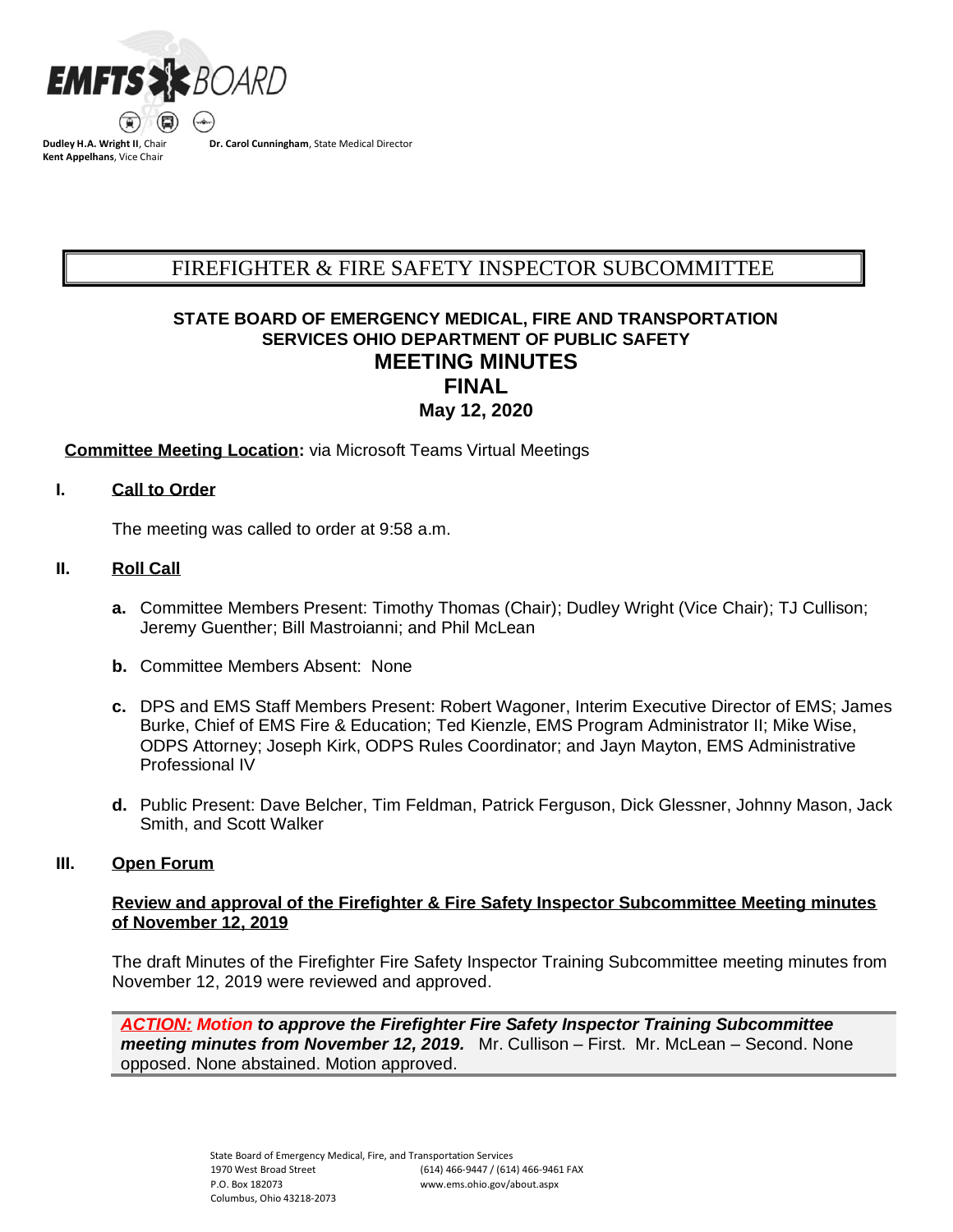#### **IV. Interim Executive Director Wagoner Report**

Director Wagoner addressed the activities of the Ohio Division of EMS (DEMS) in implementing one of their primary goals during this pandemic: continuing to supply the pipeline forward for new and renewing first responders, so that agencies affected by temporary staffing shortages will be able to have enough personnel to meet their escalated needs. In particular, the ability of fire charters to continue with testing, while meeting restrictions for the safety and health of staff and students, has been accomplished with notable efforts. However, the need for social distancing has created unique challenges for these fire charters. DEMS staff, firefighters and some of this committee's members have been working on this issue, and we will see progress on this in the near future. This has impacted skills and capstone testing, live fire course requirements, live burns, and the like. Also impacted have been high school courses, in particular those for students who are in their junior year expecting to complete the FFI and FFII classes as graduating seniors. We have worked with the Ohio Department of Education and assured their schools that the students will be able to matriculate, provided that schools reopen during the fall.

On the EMS side, there is a current rule that course testing must utilize traditional classroom settings. Director Wagoner has asked for a review of the rules to see if it's possible for EMS programs to administer the end of course and testing sessions by remote options.

Ohio Department of Public Safety Director Stickrath and Assistant Director Huey have organized a weekly Wednesday call with the Ohio Fire Chiefs Association where there is collaboration working through any COVID-19 pandemic issues. Availability and distribution of PPE and transportation issues have been common topics recently.

As an update on the activities of the Ohio Emergency Operations Center (EOC), Director Wagoner recognized Chief Houk for doing tremendous work in the EOC with Ohio EPA Geographic Information Systems (GIS) to locate all available fire and EMS resources to better mitigate shortages of all types. This includes identifying surrounding agencies that can provide staff when a nearby agency is short.

He acknowledged the efforts of this committee's members and of the ODEMS staff in addressing problems while adapting to this challenging environment.

#### **V. State Fire Marshal Report**

Mr. Smith reported that there are no operational updates. OFA has been working with The Ohio State University Department of Health and the Ohio Department of Health to create a document laying out in detail recommended safety protocols for schools and training institutions. This collaborative effort has resulted in a five-page document that will be a living resource, open to revisions as more information becomes available and changes arise.

We are in discussions with ODEMS about the possibility of non-State-certified courses being online, including testing, and what security measures are available to ensure the security of online tests.

In response to a question about the availability of the live fire burn building and other shared parts of their facility, Mr. Smith said the OFA is waiting for guidance from the federal and state government.

#### **VI. Ohio Fire Organizations Reports**

#### **Ohio Society of Fire Service Instructors (OSFSI)**

Mr. Belcher submitted his report of the amended 2020 OSFSI calendar of events:

- On May 16th, the Spring Meeting will be held via Zoom. OSFSI will be presenting resources for Fire CE training.
- The 2020 Ohio Weekend at the National Fire Academy has been cancelled.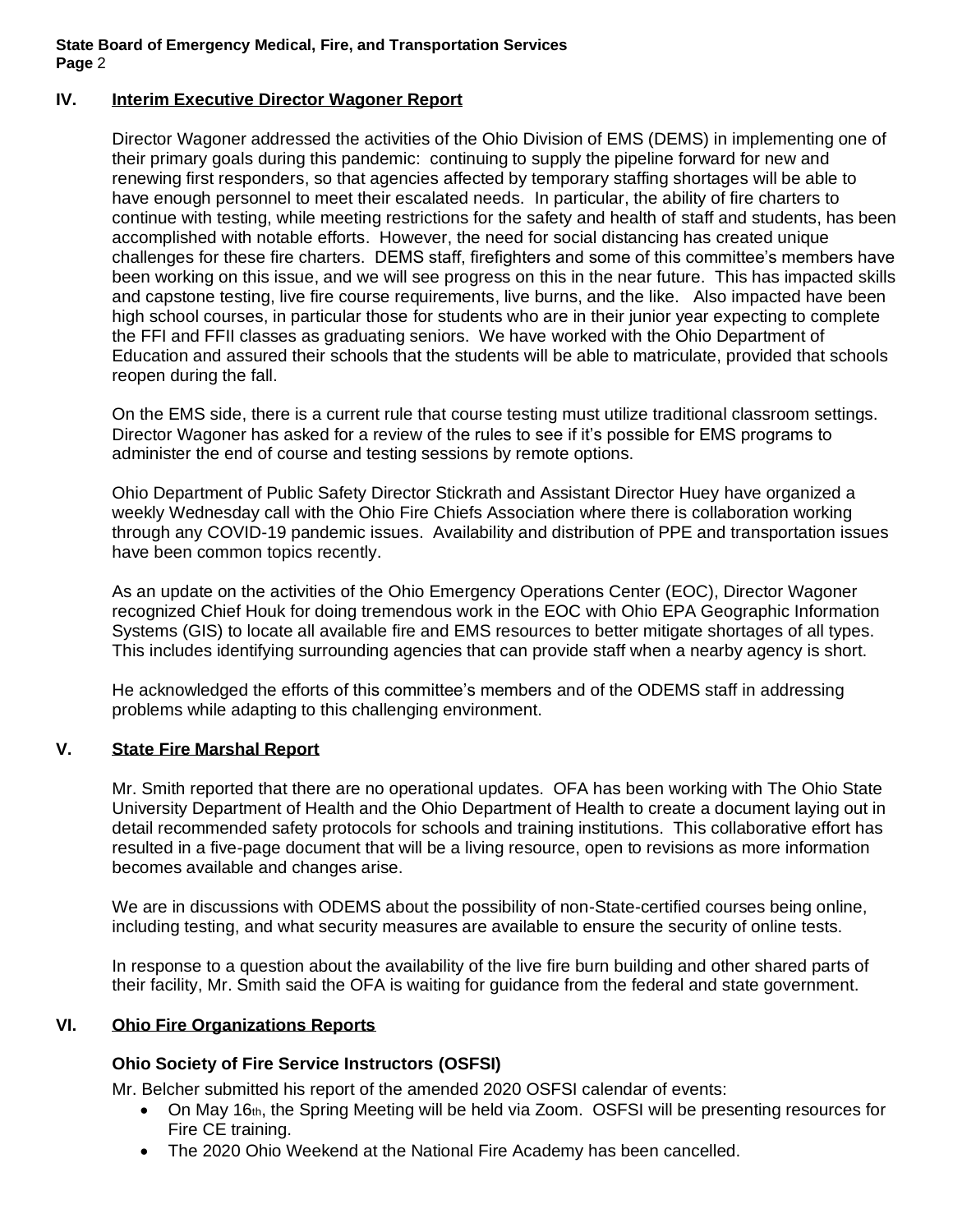• The OSFSI October Instructor Development Symposium is currently scheduled

#### **VII. Other**

There were no other reports.

### **VIII. DEMS Fire Education Report**

#### **a. Volunteer Course Review**

Mr. Burke and Mr. Kienzle presented the Volunteer Firefighter Course Packet, which is a comprehensive guide for offering this foundational course. They divided the topics into those that are required, which are under the red heading, and those that are additional, which are under the blue heading. The proposal is to pilot this process with a few fire charters and evaluate the test scores, with the Subcommittee's approval.

*ACTION: Motion to move forward with piloting the Volunteer Firefighter Course with several Fire Charters, as outlined in the course packet.* Mr. McLean – First. Mr. Cullison – Second. None opposed. None abstained. Motion approved.

#### **b. Volunteer Course Requirements**

Mr. Kienzle brought the Subcommittee's attention to the Volunteer Firefighter Course Objectives Check-Off Packet, in particular the fact that a signature is required from a fire chief. There is not a requirement for this signature specifically spelled out in the Ohio Revised Code. A discussion ensued as to when and why this originated. It was agreed that during the time of revamping the course in 2008 or 2009, the fire chief's signature was included as a way to emphasize the awareness-level status of the course, to both the student and the fire chief. The student's training is restricted to exterior activities only. The original intent was not to stop anyone from getting accepted into a volunteer course. It was pointed out by Mr. Burke that, although it is not included in the course objectives in the OAC, it is included by reference to the course objectives.

#### **c. Revised Burn Plan**

After presenting the ODEMS Live Burn Plan application to several program directors, the final version was presented to the Subcommittee members. Mr. Burke pointed out that the program director is required to sign the burn plan on page two, and that if there are any changes to the burn plan already on file, only a revision detailing the change needs to be submitted. This allows updates to be added to the original burn plan already in the permanent file. Once there was a clarification that the Burn Building Live Fire Evolutions Pre-Burn Plan provides a template only of what can be submitted as a burn plan, the Subcommittee members approved the request to make this the official burn plan for ODEMS.

**ACTION: Motion to move forward with the burn plan as presented.** Mr. Guenther – First. Mr. McLean – Second. None opposed. None abstained. Motion approved.

- **d. Request Approval for Fire Safety Inspector (FSI) Skill Sheets, and**
- **e. Request Approval for Hazard Recognition Officer (HRO) Skill Sheets**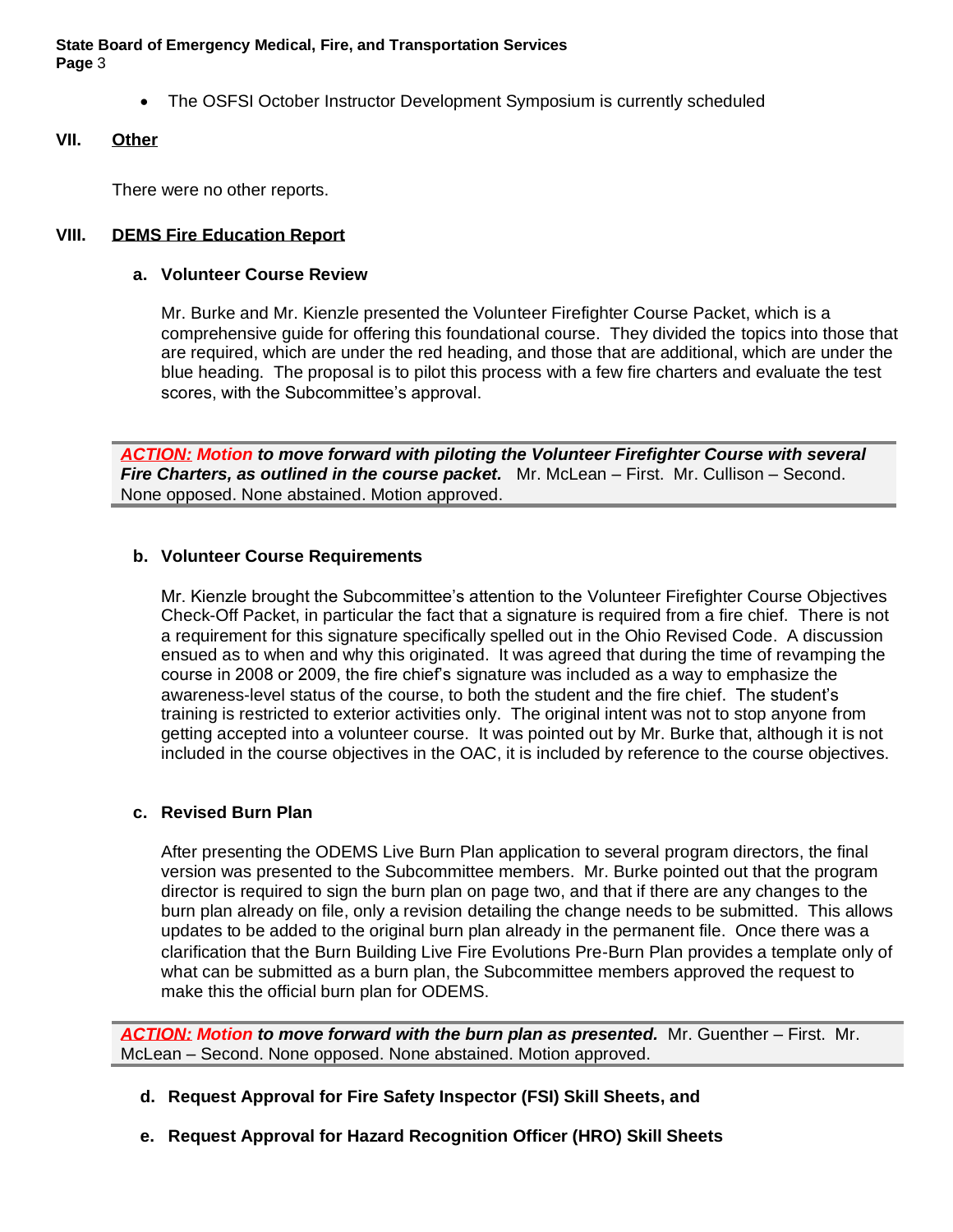> Chief Burke reported that after our last meeting, the FSI and HRO skill sheets were sent out to program directors for comment. We revised them according to their feedback, and the result are the handouts before the Subcommittee members -- the final FSI and HRO skill sheets for approval. It was pointed out by a Subcommittee member that in the heading of the Hazard Recognition Officer handouts, each heading says Fire Safety Inspector I. The reason for this is because, according to the NFPA standard, it is titled "NFPA Inspector I". However, in Ohio, it is "HRO." Mr. Burke will change the heading for clarification. It was agreed to continue this item to the next meeting in order to give Subcommittee members more time to review the HRO skill sheets. We have an effective date target of January 1, 2021.

> Chief Burke also brought an issue to the attention of the members of the Subcommittee regarding the state of the skill sheets. We are currently working with IT to ascertain when our current in session classes are at their lowest. We feel this would be the best implementation date for the new skill sheets, in order to ensure no course is affected by the change. So we are looking at an effective date as late as January 1, 2021, because our class sizes go down at that time. There were no objections to a delay on action to the skill sheets at this time.

#### *Action Items:*

*Change headings from Fire Safety Inspector I to Hazard Recognition Officer in the HRO Practical Skills Sheets* – Chief Burke *Continue the "Request Approval for HRO Skill Sheets" item to the next meeting* – Ms. Mayton

#### **f. ODEMS Calendar; Stay Connected Options**

Ms. Mayton led the members and visitors through a PowerPoint with instructions for accessing the FFFSI Training Subcommittee schedule through the [www.ems.ohio.gov](http://www.ems.ohio.gov/) website, and how to add the committee meetings to personal electronic calendars. Also in the PowerPoint was how to access the Stay Connected feature on the same website, through which one can sign up to receive regular newsletters and notifications on a variety of EMS-related subjects.

#### **IX. Old Business**

#### **a. Review Feed Back from Program Directors on HRO and FSI Skill Sheets**

This item was discussed under **VIII. d.** and **e.**, above.

#### **X. Other**

.

Chief McLean asked that the Subcommittee members consider revisiting the discussion of starting an Instructor Emeritus position. Chief McLean will bring any original supporting documents to a future meeting in order to refresh everyone's memories on the concept of the Instructor Emeritus position. Chair Thomas agreed to reactivate this discussion in a future meeting.

**Action Item: Add Instructor Emeritus to the Agenda in the future** – Ms. Mayton *Bring documents illustrating the concept of the Instructor Emeritus position* - Chief **McLean** 

#### **XI. New Business**